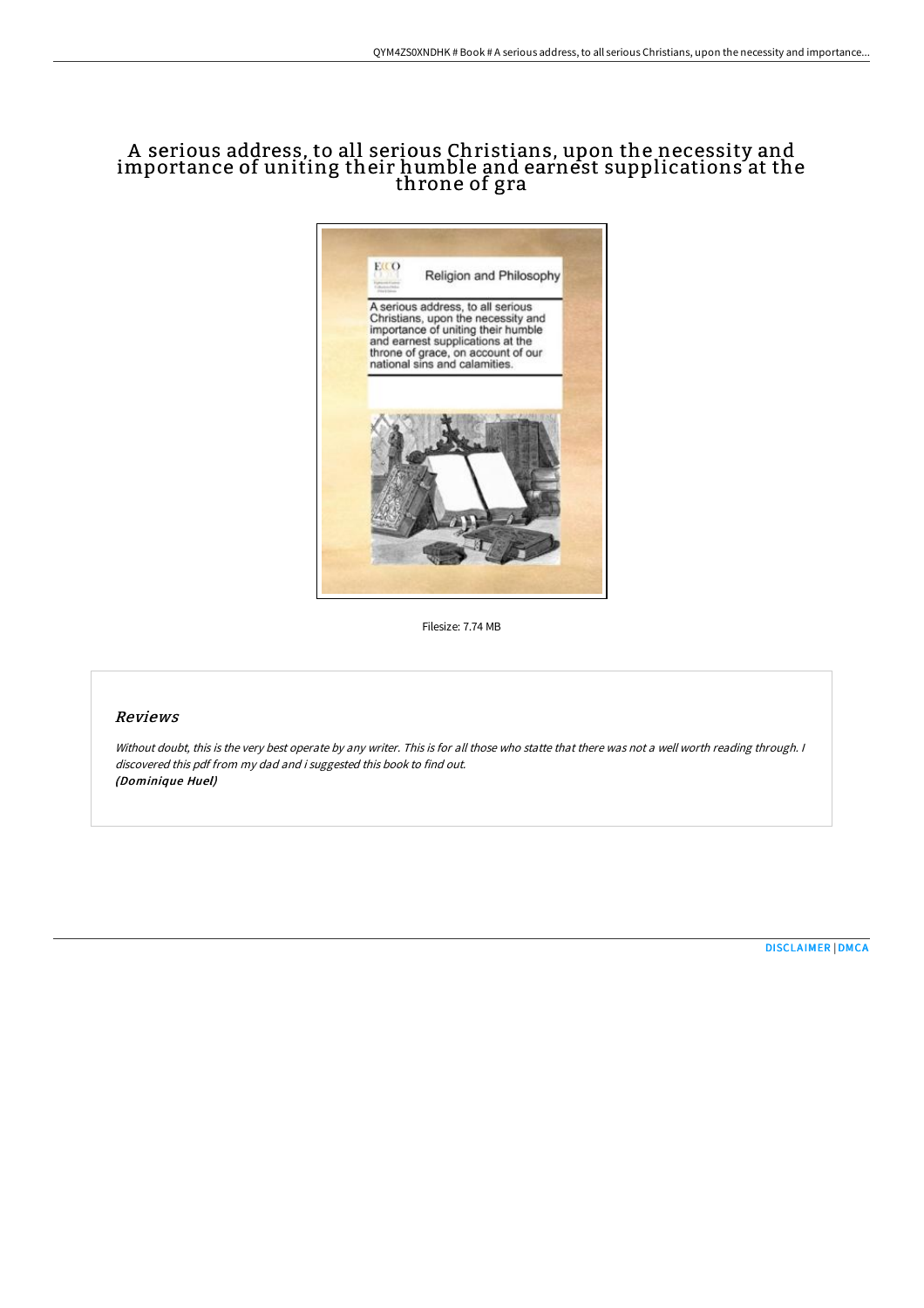## A SERIOUS ADDRESS, TO ALL SERIOUS CHRISTIANS, UPON THE NECESSITY AND IMPORTANCE OF UNITING THEIR HUMBLE AND EARNEST SUPPLICATIONS AT THE THRONE OF GRA



Gale ECCO, Print Editions, 2010. PAP. Condition: New. New Book. Shipped from US within 10 to 14 business days. THIS BOOK IS PRINTED ON DEMAND. Established seller since 2000.

Read A serious address, to all serious Christians, upon the necessity and importance of uniting their humble and earnest [supplications](http://techno-pub.tech/a-serious-address-to-all-serious-christians-upon.html) at the throne of gra Online

Download PDF A serious address, to all serious Christians, upon the necessity and importance of uniting their humble and earnest [supplications](http://techno-pub.tech/a-serious-address-to-all-serious-christians-upon.html) at the throne of gra